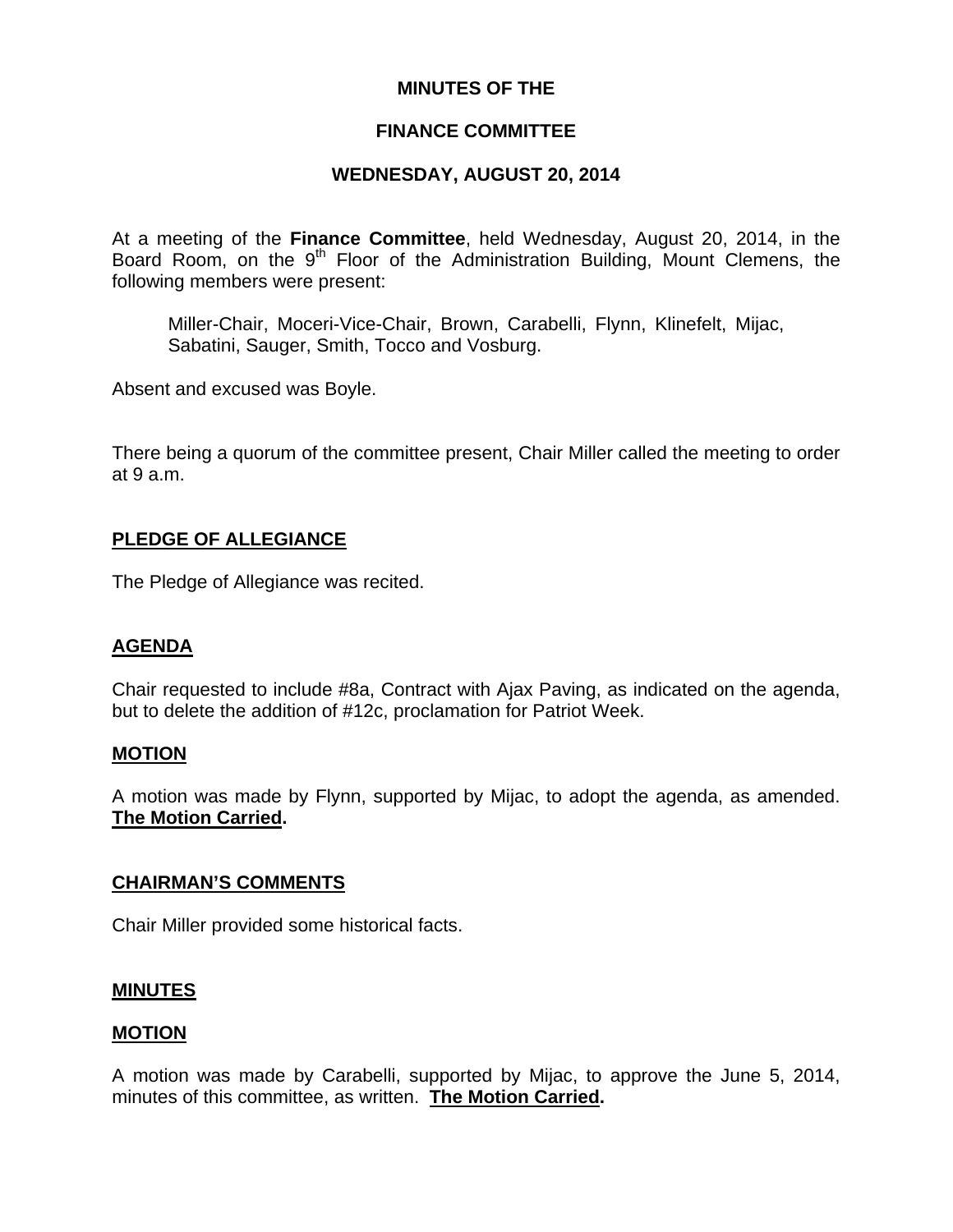## **RECOMMENDATIONS FROM 8-11-14 INFRASTRUCTURE COMMITTEE MEETING**

### **Cost Share Agreement with Macomb Township-Card Road/ Department of Roads**

## **COMMITTEE RECOMMENDATION – MOTION**

A motion was made by Sabatini, supported by Flynn, to recommend that the Board of Commissioners approve the cost share agreement between the Macomb County Department of Roads and Macomb Township for the resurfacing of Card Road from Hall Road to 21 Mile Road and constructing one bypass lane at an estimated cost of \$441,250; further, a copy of this Board of Commissioners' action is directed to be delivered forthwith to the Office of the County Executive. **THE MOTION CARRIED.** 

### **Cost Share Agreement with Macomb Township–21 Mile Road/ Department of Roads**

## **COMMITTEE RECOMMENDATION – MOTION**

A motion was made by Sabatini, supported by Carabelli, to recommend that the Board of Commissioners approve the cost share agreement between the Macomb County Department of Roads and Macomb Township for the resurfacing of 21 Mile Road from Garfield to Romeo Plank and constructing two bypass lanes at an estimated cost of \$788,027; further, a copy of this Board of Commissioners' action is directed to be delivered forthwith to the Office of the County Executive. **THE MOTION CARRIED.** 

### **Cost Share Agreement with City of Warren–Schoenherr Road/ Department of Roads**

#### **COMMITTEE RECOMMENDATION – MOTION**

A motion was made by Sauger, supported by Carabelli, to recommend that the Board of Commissioners approve the cost share agreement between the Macomb County Department of Roads and the City of Warren for concrete pavement repairs on Schoenherr Road from the railroad crossing south of 10 Mile Road to the I-696 Service Drive at an estimated cost of \$254,000; further, a copy of this Board of Commissioners' action is directed to be delivered forthwith to the Office of the County Executive. **THE MOTION CARRIED.** 

#### **Michigan Department of Transportation (MDOT) Contract-Mound Road from 18 Mile to Hall Road/Department of Roads**

#### **COMMITTEE RECOMMENDATION – MOTION**

A motion was made by Carabelli, supported by Mijac, to recommend that the Board of Commissioners approve the contract between the Michigan Department of Transportation (MDOT) and the Macomb County Department of Roads for concrete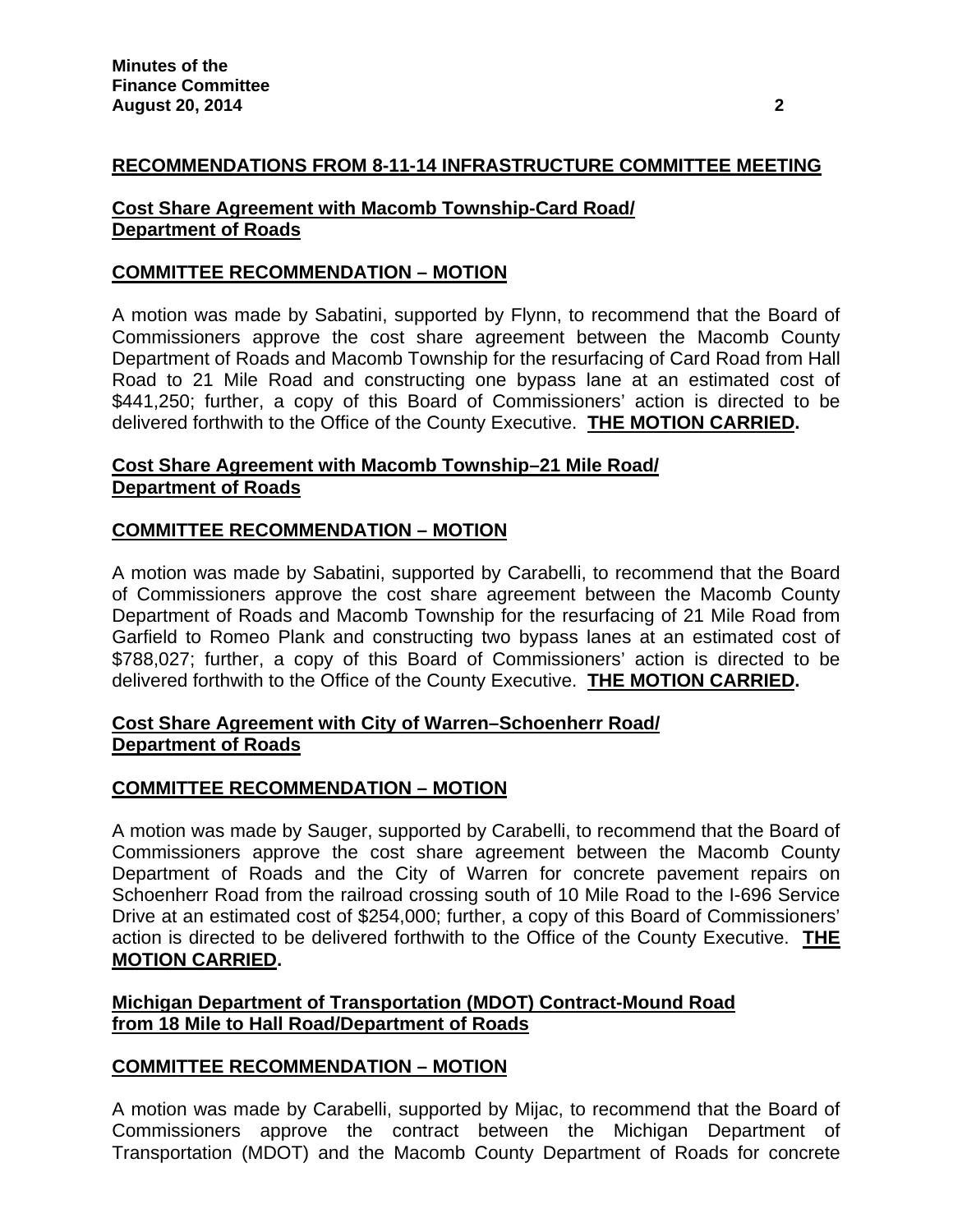pavement repairs on northbound Mound Road from 18 Mile to Hall Road at an estimated cost of \$2,005,300 and scheduled to be completed in 2015; further, a copy of this Board of Commissioners' action is directed to be delivered forthwith to the Office of the County Executive.

The following commissioner spoke: Carabelli.

Chair Miller called for a vote on the motion and **THE MOTION CARRIED.** 

### **Purchase of Installation of Redundant Fiber Ring/Information Technology**

### **COMMITTEE RECOMMENDATION – MOTION**

A motion was made by Vosburg, supported by Smith, to recommend that the Board of Commissioners approve the purchase of installation of a redundant fiber ring between the main county campuses in the amount of \$361,930.19 for Comlink; further, a copy of this Board of Commissioners' action is directed to be delivered forthwith to the Office of the County Executive. **THE MOTION CARRIED WITH CARABELLI VOTING "NO."** 

### **Contract for ImageSoft Prosecutor's iJustice Solution/Information Technology**

### **COMMITTEE RECOMMENDATION – MOTION**

A motion was made by Vosburg, supported by Sauger, to recommend that the Board of Commissioners approve the contract for the ImageSoft Prosecutor's iJustice Solution, in the amount of \$683,114.55 (Capital Fund Plan); further, a copy of this Board of Commissioners' action is directed to be delivered forthwith to the Office of the County Executive.

The following commissioner spoke: Carabelli.

Chair Miller called for a vote on the motion and **THE MOTION CARRIED WITH CARABELLI AND SABATINI VOTING "NO."** 

## **Award of Freedom Hill Site Lighting-North/Facilities and Operations**

## **COMMITTEE RECOMMENDATION – MOTION**

A motion was made by Flynn, supported by Carabelli, to recommend that the Board of Commissioners approve awarding of the Freedom Hill Site Lighting – North to the low qualified bidder, Rauhorn Electric, Inc., in the amount of \$350,231; further, a copy of this Board of Commissioners' action is directed to be delivered forthwith to the Office of the County Executive.

The following commissioner spoke: Carabelli.

Chair Miller called for a vote on the motion and **THE MOTION CARRIED.**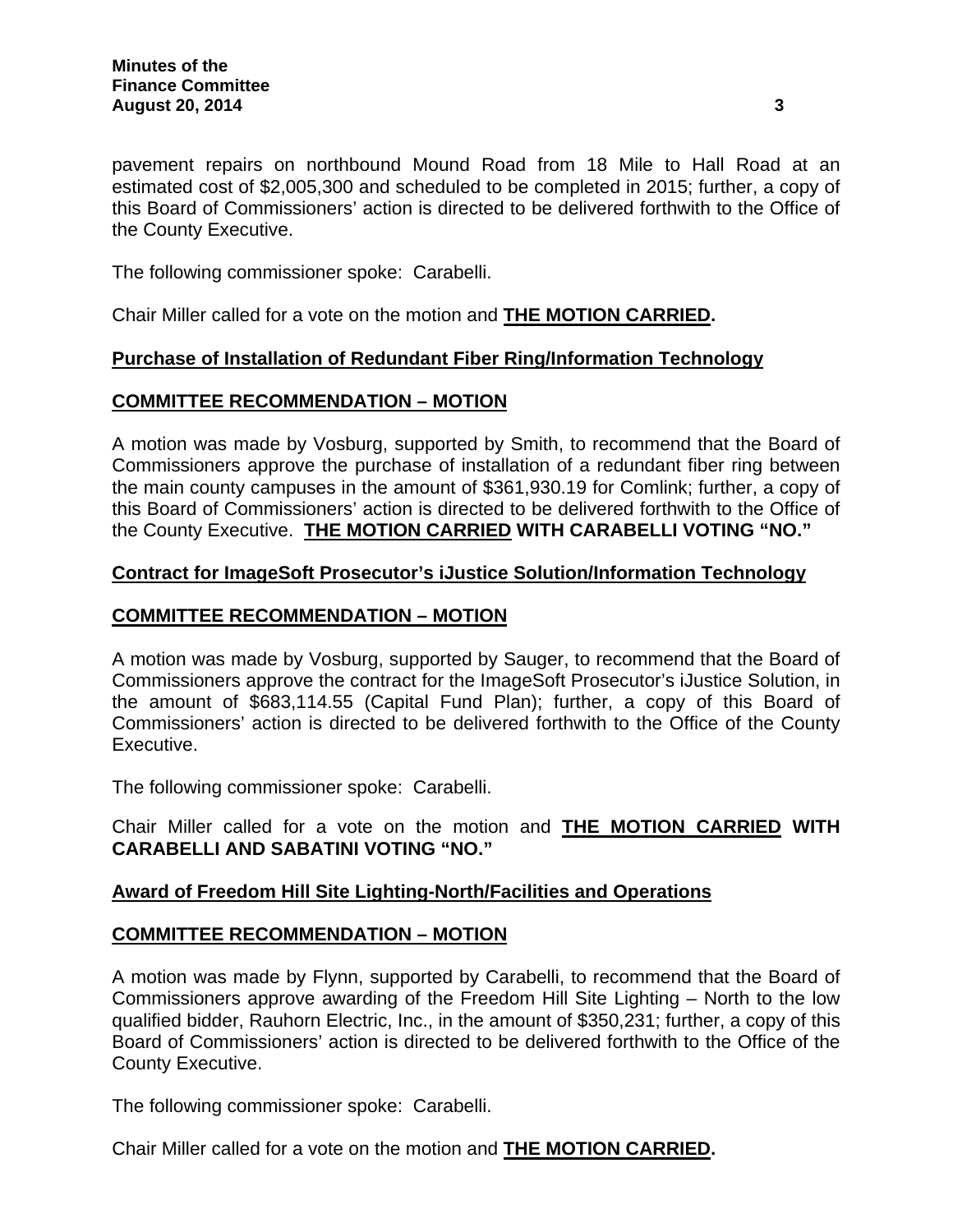# **ITEM WAIVED BY INFRASTRUCTURE COMMITTEE CHAIR**

## **Contract with Ajax Paving-Resurfacing of 24 Mile Road from Springdale to Foss/Department of Roads**

## **COMMITTEE RECOMMENDATION – MOTION**

A motion was made by Sabatini, supported by Carabelli, to recommend that the Board of Commissioners approve the contract between the Macomb County Department of Roads and Ajax Paving for the resurfacing of 24 Mile Road from Springdale to Foss at an estimated construction cost of \$2,605,150; further, a copy of this Board of Commissioners' action is directed to be delivered forthwith to the Office of the County Executive.

The following commissioner asked questions of Bob Hoepfner, Department or Roads Director: Carabelli.

Chair Miller called for a vote on the motion and **THE MOTION CARRIED.** 

## **RECOMMENDATION FROM 8-11-14 GOVERNMENT OPERATIONS COMMITTEE MEETING**

**Continuously Operating Reference Stations Operations Contract with Michigan Department of Transportation/Clerk/Register of Deeds** 

## **COMMITTEE RECOMMENDATION – MOTION**

A motion was made by Smith, supported by Brown, to recommend that the Board of Commissioners approve the Continuously Operating Reference Stations (CORS) Operations Contract Number 14-5419 between the Michigan Department of Transportation (MDOT) and the County of Macomb and authorize Mark Hackel, Macomb County Executive, to sign the contract; further, a copy of this Board of Commissioners' action is directed to be delivered forthwith to the Office of the County Executive. **THE MOTION CARRIED.** 

## **2015 RECOMMENDED BUDGET REVIEW/DISCUSSION**

## **Proposal from Prosecutor's Office for Temporary Staff To Support Child Abuse Prevention Task Force & Elder Abuse Prevention Task Force**

Prosecutor Eric Smith gave an overview of their proposal to hire temporary staff to support the Child Abuse Prevention Task Force and Elder Abuse Prevention Task Force.

The following commissioners spoke: Brown, Klinefelt, Vosburg, Sauger, Flynn, Smith and Carabelli.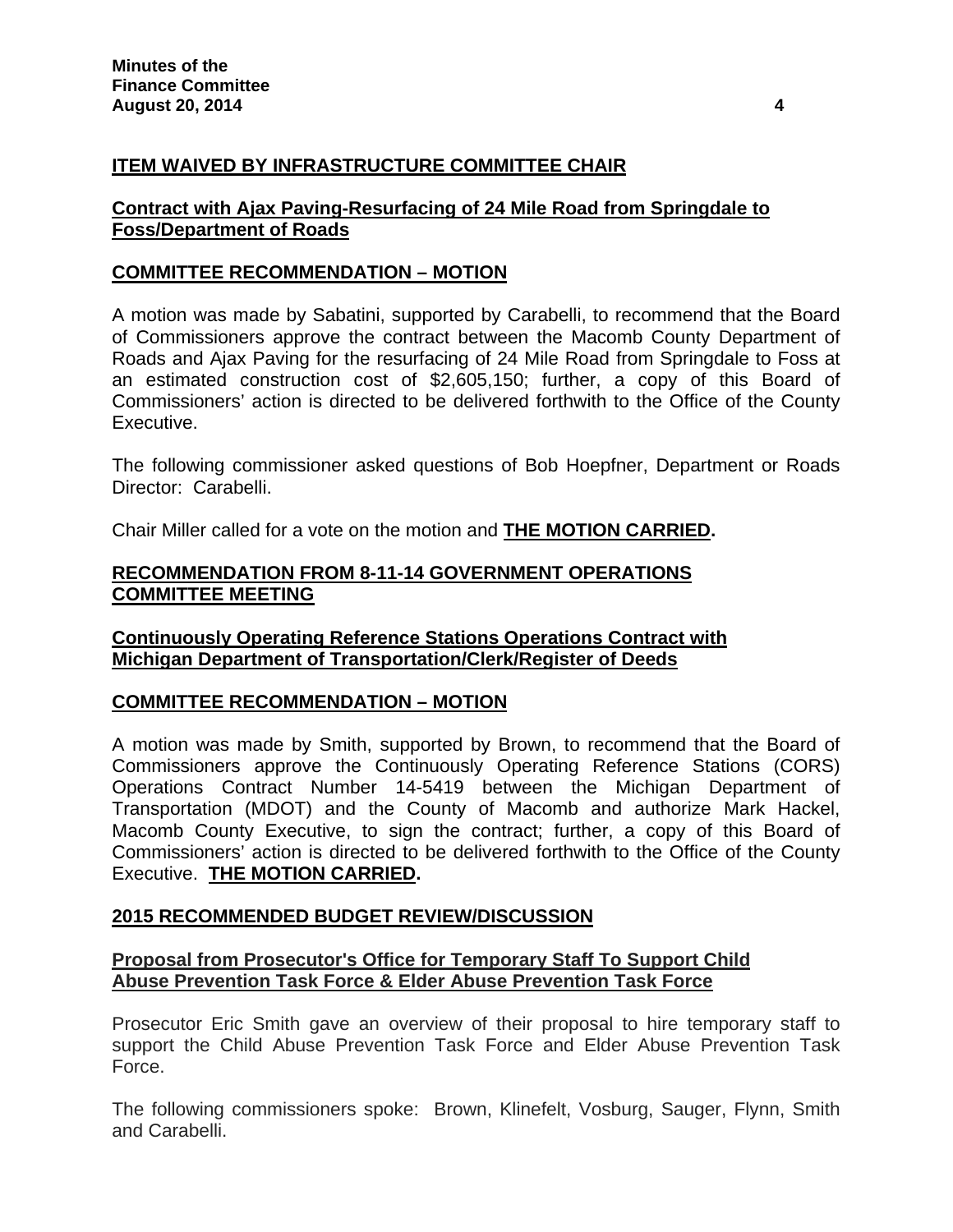## **MOTION**

A motion was made by Carabelli, supported by Vosburg, to receive and file the proposal from the Prosecutor's Office. **The Motion Carried.** 

## **Follow-up Correspondence from HR/LR on Professional Development Initiative Budget Request**

Eric Herppich, Human Resources/Labor Relations Director, gave an overview of the professional development initiative and summarized the estimated training costs.

The following commissioners spoke: Miller, Sauger, Klinefelt, Sabatini and Vosburg.

### **MOTION**

A motion was made by Sauger, supported by Vosburg, to receive and file the correspondence submitted by Human Resources regarding the professional development initiative budget request. **The Motion Carried.** 

### **Clarification: Position Changes by All Departments Since Adoption of 2014 Budget**

Andrew Kim, Director of Legislative Affairs, stated that information was provided which summarizes all of the position changes that have occurred since adoption of the 2014 budget.

Finance Director Pete Provenzano provided an overview.

The following commissioner spoke: Klinefelt.

#### **MOTION**

A motion was made by Carabelli, supported by Vosburg, to receive and file the information provided regarding position changes for all departments. **The Motion Carried.** 

#### **Clarification: Budgeting for Unfunded Retiree Health Care Liability**

Finance Director Pete Provenzano, summarized the information that was distributed.

The following commissioners spoke: Brown, Klinefelt, Vosburg and Miller.

#### **MOTION**

A motion was made by Carabelli, supported by Vosburg, to receive and file the information provided regarding budgeting for unfunded retiree health care liability. **The Motion Carried.**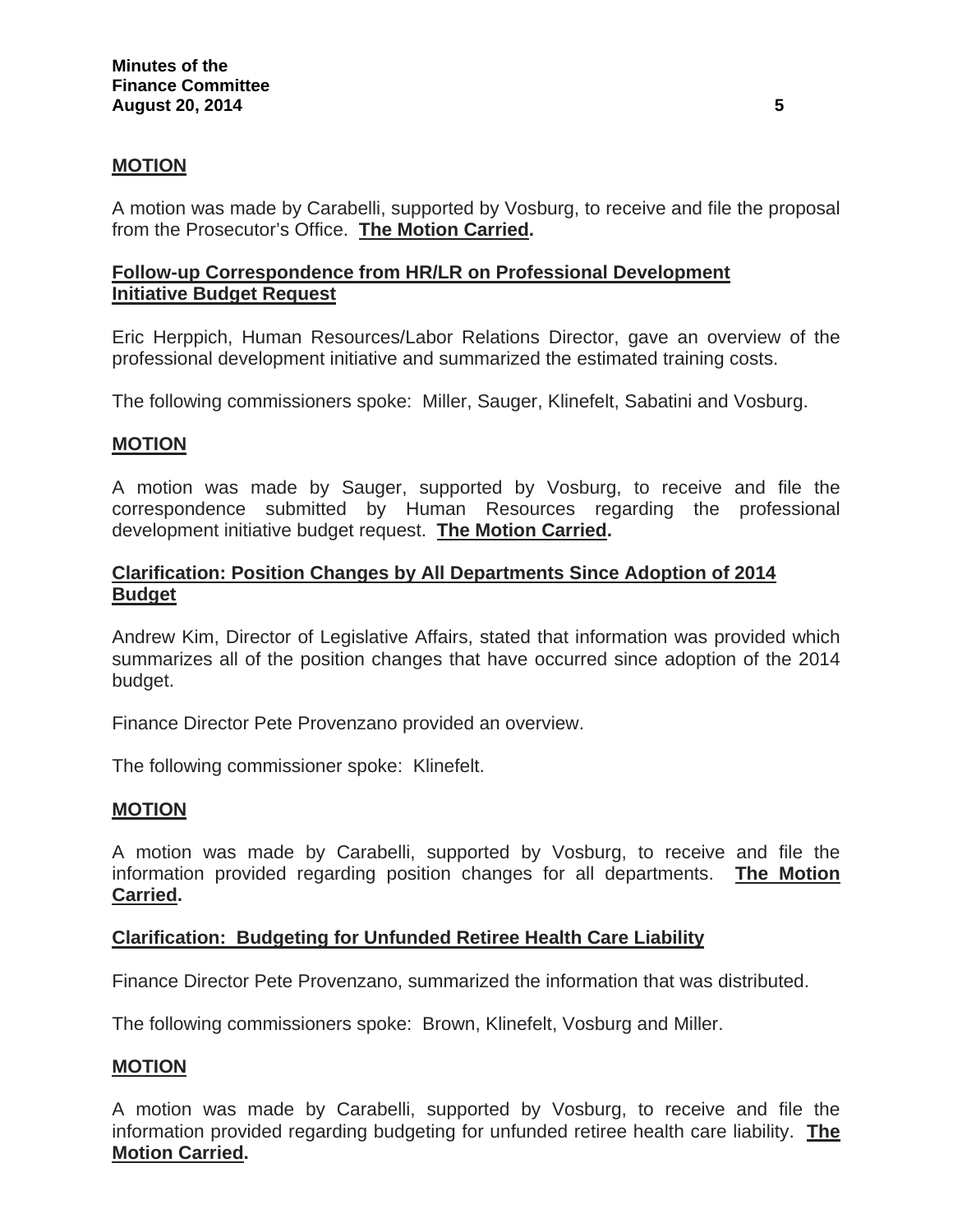# **Correspondence from Circuit Court Re: District Courts Building Fund Assessment**

Andrew Kim, Director of Legislative Affairs, stated that this information was requested by Commissioner Klinefelt at a previous meeting pertaining to an assessment fee that is appropriated for building funds.

# **MOTION**

A motion was made by Klinefelt, supported by Vosburg, to receive and file the correspondence from Circuit Court regarding District Courts Building Fund assessment. **The Motion Carried.** 

### **Correspondence from St. Clair/Sanilac Conservation District**

Andrew Kim, Director of Legislative Affairs, noted that this is follow-up information provided by Joe Kautz, Administrator for the districts, who was at the recent Economic Development Committee meeting, pertaining to the progress of the proposed Farm Bill position.

The following commissioners spoke: Brown, Klinefelt and Flynn.

## **MOTION**

A motion was made by Klinefelt, supported by Carabelli, to receive and file the correspondence from St. Clair/Sanilac Conservation District. **The Motion Carried.** 

## **Budget Amendment Requests and Recommendations**

Andrew Kim, Director of Legislative Affairs, explained that the information provided was a summary of all department requests that have come before the board and reviewed at various committee meetings. Also provided were recommendations from the Board Chair.

The following commissioners spoke: Miller, Sabatini, Vosburg, Flynn and Carabelli.

## **MOTION**

A motion was made by Sauger, supported by Tocco, to receive and file the information provided on budget amendment requests and recommendations. **The Motion Carried.** 

#### **Timeline for Next Steps**

Board Chair Flynn stated that discussion on 2015 budget amendments will take place at the September  $9<sup>th</sup>$  Government Operations Committee meeting, with final approval at the September  $11<sup>th</sup>$  Finance Committee meeting, at which time amendments can be offered.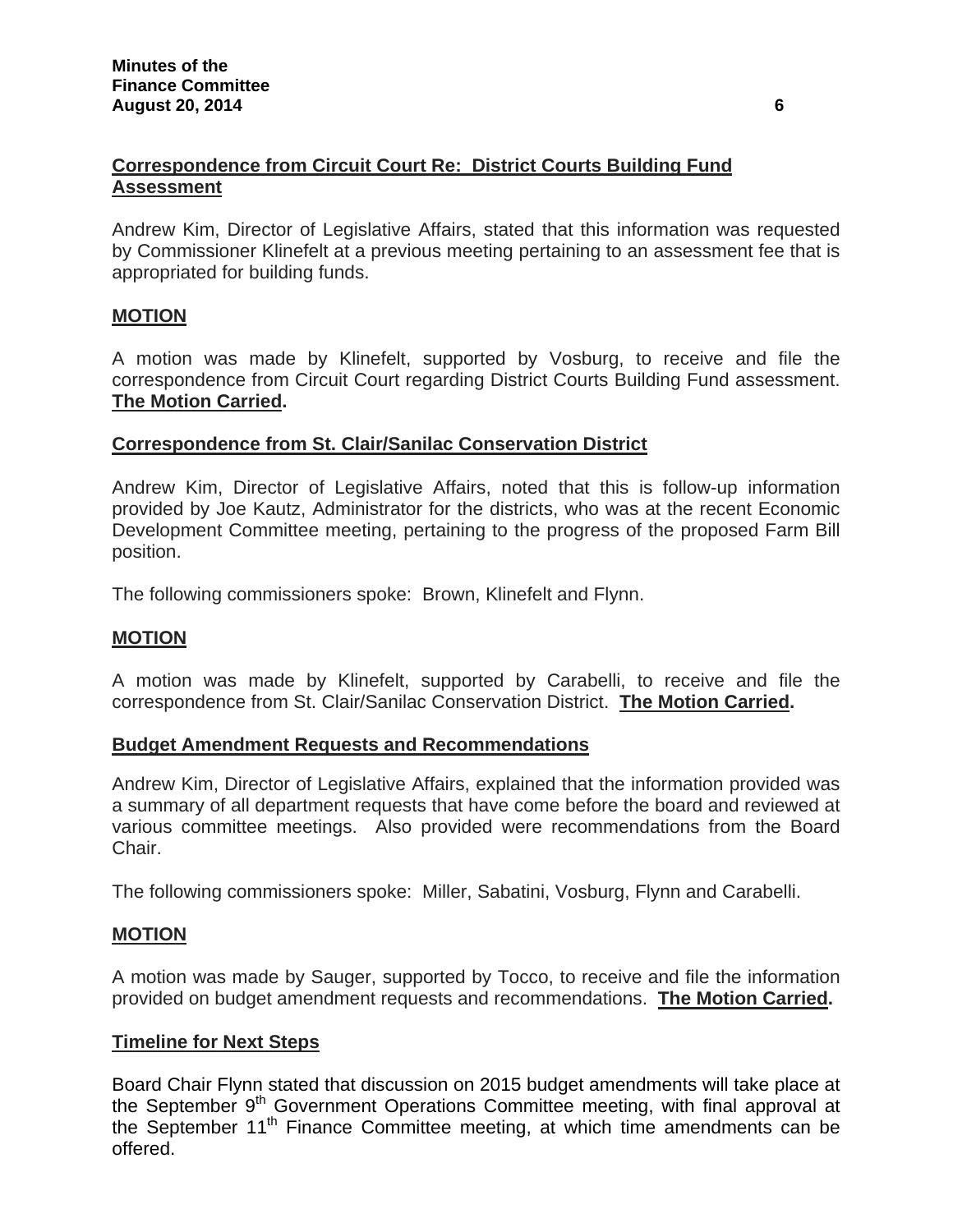## **Monthly Budget Amendment Reports for January-July, 2014**

#### **MOTION**

A motion was made by Carabelli, supported by Tocco, to receive and file the monthly budget amendment reports for January-July, 2014. **The Motion Carried.** 

## **ADOPTION OF PROCLAMATIONS**

## **COMMITTEE RECOMMENDATION – MOTION**

A motion was made by Tocco, supported by Flynn, to recommend that the Board of Commissioners adopt the following proclamations:

Recognizing September as Childhood Cancer Awareness Month **(offered by Board Chair)** and

Commending Jackie and Michael (Jerry) Noonan - 50th Wedding Anniversary **(offered by Carabelli; include all Commissioners)**.

#### **THE MOTION CARRIED.**

## **ADOPT RESOLUTION SUPPORTING THE U.S. EPA/ARMY CORPS PROPOSED DEFINITION OF "WATERS OF THE UNITED STATES" UNDER THE CLEAN WATER ACT (CWA) (OFFERED BY MILLER)**

## **COMMITTEE RECOMMENDATION – MOTION**

A motion was made by Moceri, supported by Tocco, to recommend that the Board of Commissioners adopt a resolution supporting the U.S. EPA/Army Corps proposed definition of "Waters of the United States" under the Clean Water Act (CWA).

The following commissioners spoke: Brown and Carabelli.

Chair Miller requested a friendly amendment to the  $4<sup>th</sup>$  paragraph: replace "117 million" with "millions and millions of". That was accepted by the maker and supporter.

Chair Miller called for a vote on the motion and **THE MOTION CARRIED WITH BROWN, CARABELLI, SABATINI AND VOSBURG VOTING "NO."**

#### **CORRESPONDENCE**

No correspondence was provided.